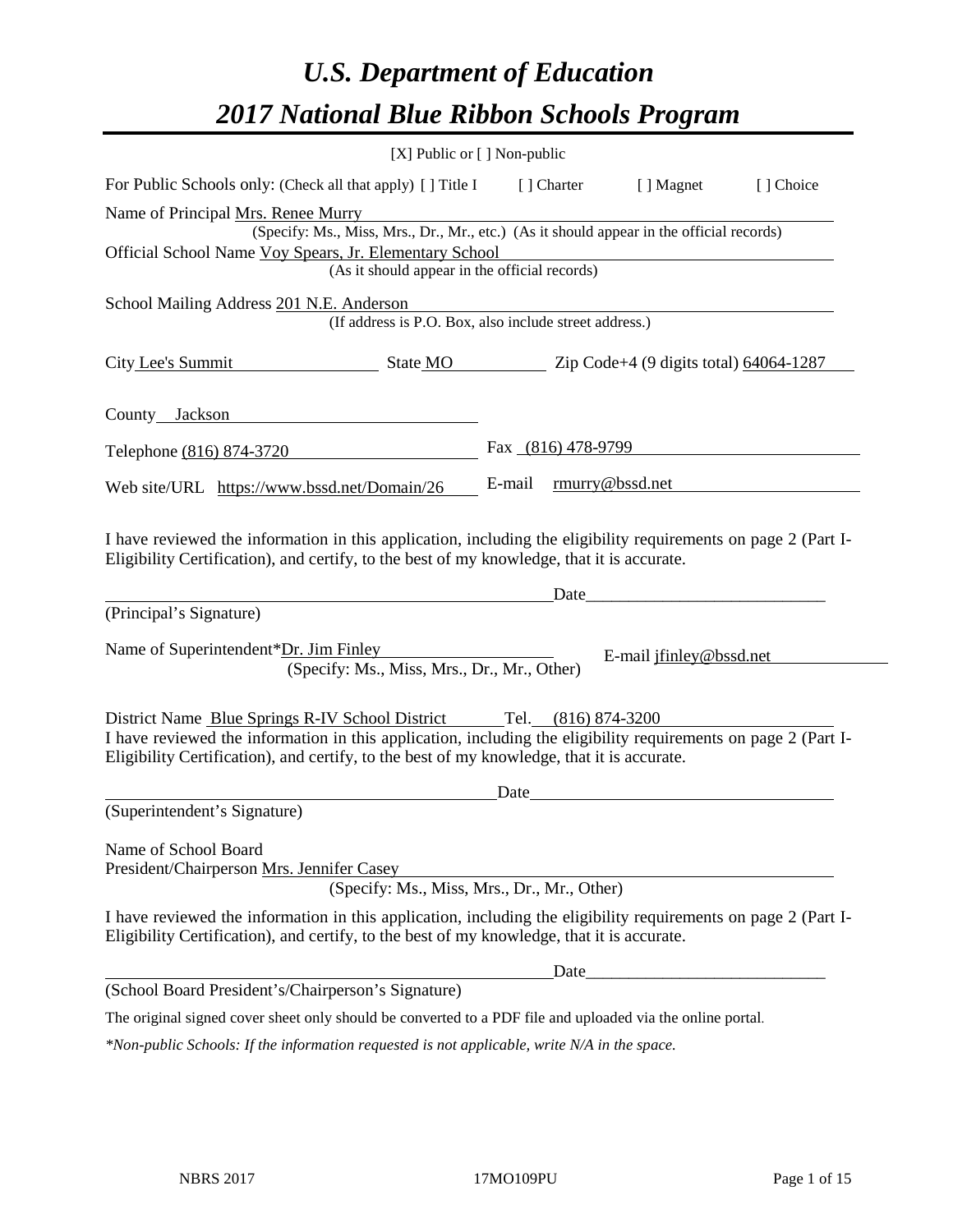The signatures on the first page of this application (cover page) certify that each of the statements below, concerning the school's eligibility and compliance with U.S. Department of Education and National Blue Ribbon Schools requirements, are true and correct.

- 1. The school configuration includes one or more of grades K-12. (Schools on the same campus with one principal, even a K-12 school, must apply as an entire school.)
- 2. All nominated public schools must meet the state's performance targets in reading (or English language arts) and mathematics and other academic indicators (i.e., attendance rate and graduation rate), for the all students group and all subgroups, including having participation rates of at least 95 percent using the most recent accountability results available for nomination.
- 3. To meet final eligibility, all nominated public schools must be certified by states prior to September 2017 in order to meet all eligibility requirements. Any status appeals must be resolved at least two weeks before the awards ceremony for the school to receive the award.
- 4. If the school includes grades 7 or higher, the school must have foreign language as a part of its curriculum.
- 5. The school has been in existence for five full years, that is, from at least September 2011 and each tested grade must have been part of the school for the past three years.
- 6. The nominated school has not received the National Blue Ribbon Schools award in the past five years: 2012, 2013, 2014, 2015, or 2016.
- 7. The nominated school has no history of testing irregularities, nor have charges of irregularities been brought against the school at the time of nomination. The U.S. Department of Education reserves the right to disqualify a school's application and/or rescind a school's award if irregularities are later discovered and proven by the state.
- 8. The nominated school has not been identified by the state as "persistently dangerous" within the last two years.
- 9. The nominated school or district is not refusing Office of Civil Rights (OCR) access to information necessary to investigate a civil rights complaint or to conduct a district-wide compliance review.
- 10. The OCR has not issued a violation letter of findings to the school district concluding that the nominated school or the district as a whole has violated one or more of the civil rights statutes. A violation letter of findings will not be considered outstanding if OCR has accepted a corrective action plan from the district to remedy the violation.
- 11. The U.S. Department of Justice does not have a pending suit alleging that the nominated school or the school district as a whole has violated one or more of the civil rights statutes or the Constitution's equal protection clause.
- 12. There are no findings of violations of the Individuals with Disabilities Education Act in a U.S. Department of Education monitoring report that apply to the school or school district in question; or if there are such findings, the state or district has corrected, or agreed to correct, the findings.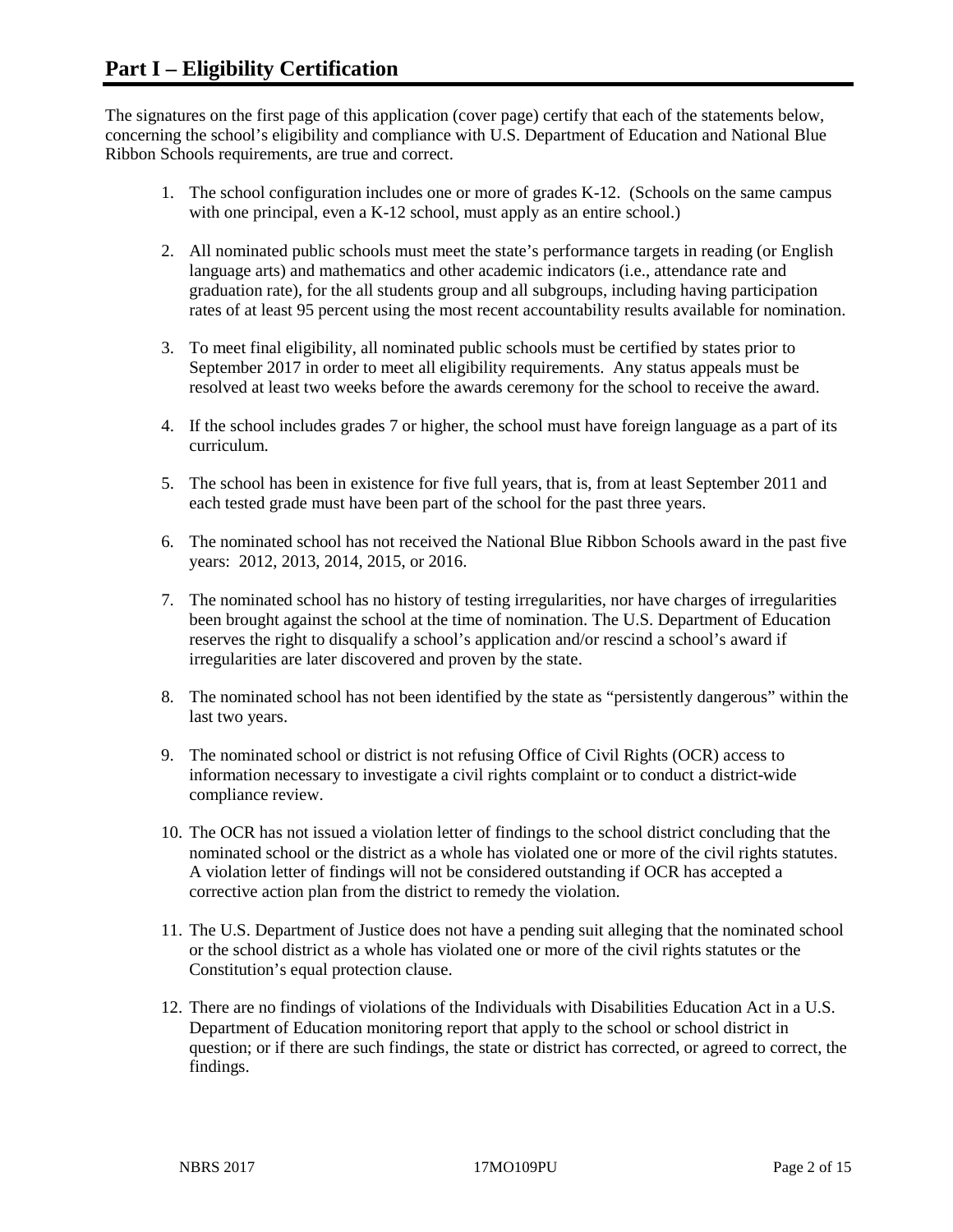#### **Data should be provided for the most recent school year (2016-2017) unless otherwise stated.**

#### **DISTRICT**

1. Number of schools in the district  $13$  Elementary schools (includes K-8) (per district designation): 4 Middle/Junior high schools 3 High schools 0 K-12 schools

20 TOTAL

**SCHOOL** (To be completed by all schools)

- 2. Category that best describes the area where the school is located:
	- [] Urban or large central city [ ] Suburban with characteristics typical of an urban area [X] Suburban [ ] Small city or town in a rural area [ ] Rural
- 3. Number of students as of October 1, 2016 enrolled at each grade level or its equivalent in applying school:

| Grade                           | # of         | # of Females | <b>Grade Total</b> |
|---------------------------------|--------------|--------------|--------------------|
|                                 | <b>Males</b> |              |                    |
| <b>PreK</b>                     | 0            | $\theta$     | 0                  |
| $\mathbf K$                     | 29           | 38           | 67                 |
| $\mathbf{1}$                    | 35           | 41           | 76                 |
| $\overline{2}$                  | 42           | 49           | 91                 |
| 3                               | 55           | 45           | 100                |
| 4                               | 50           | 55           | 105                |
| 5                               | 45           | 60           | 105                |
| 6                               | 0            | 0            | 0                  |
| 7                               | 0            | 0            | 0                  |
| 8                               | 0            | 0            | 0                  |
| 9                               | 0            | 0            | 0                  |
| 10                              | 0            | 0            | 0                  |
| 11                              | 0            | 0            | $\mathbf{\Omega}$  |
| 12 or higher                    | 0            | 0            | 0                  |
| <b>Total</b><br><b>Students</b> | 256          | 288          | 544                |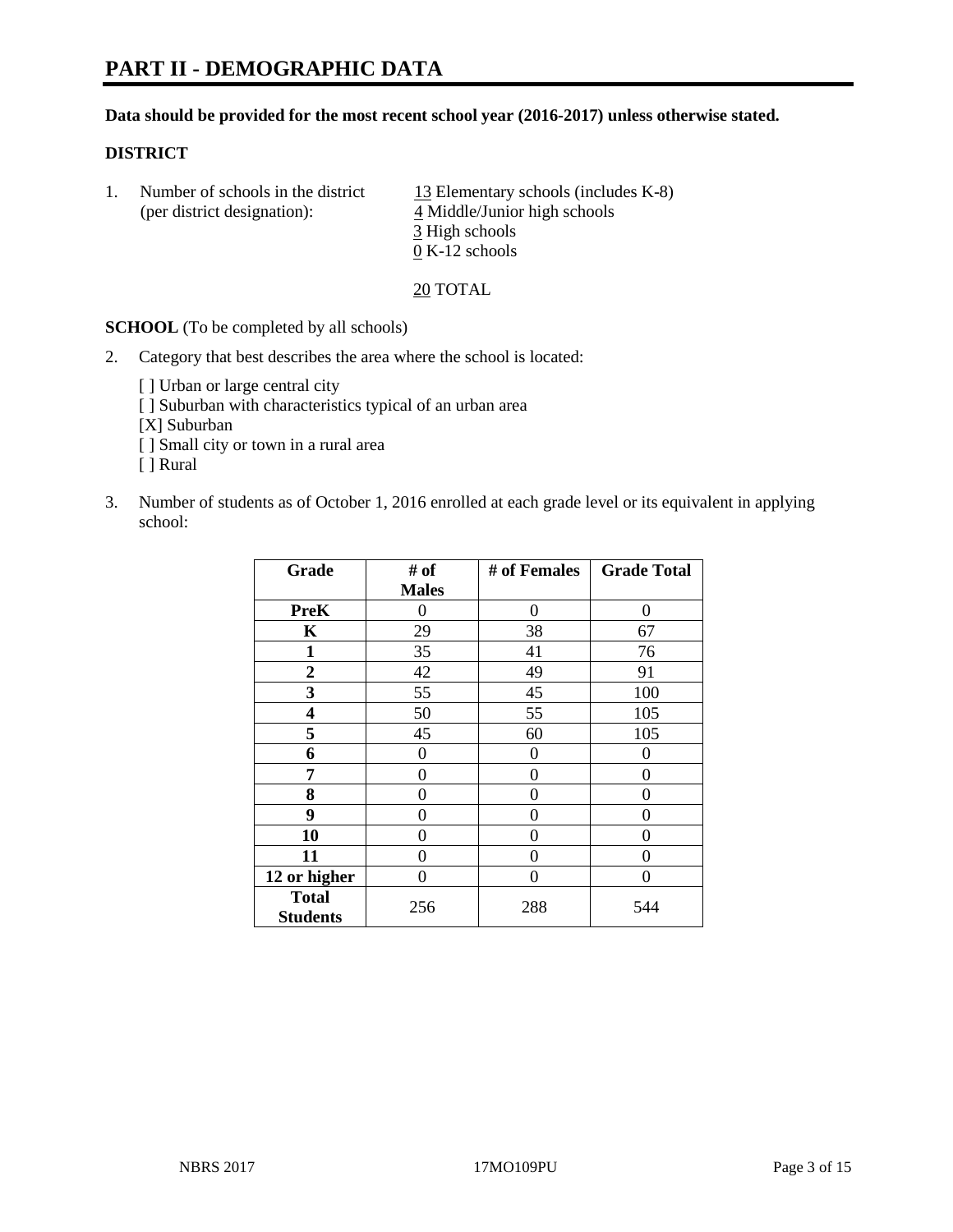4. Racial/ethnic composition of  $1\%$  American Indian or Alaska Native the school: 3 % Asian

 % Black or African American % Hispanic or Latino % Native Hawaiian or Other Pacific Islander 75 % White % Two or more races

**100 % Total**

(Only these seven standard categories should be used to report the racial/ethnic composition of your school. The Final Guidance on Maintaining, Collecting, and Reporting Racial and Ethnic Data to the U.S. Department of Education published in the October 19, 2007 *Federal Register* provides definitions for each of the seven categories.)

5. Student turnover, or mobility rate, during the 2015 – 2016 school year: 6%

This rate should be calculated using the grid below. The answer to (6) is the mobility rate.

| <b>Steps For Determining Mobility Rate</b>         | Answer |  |
|----------------------------------------------------|--------|--|
| (1) Number of students who transferred to          |        |  |
| the school after October 1, 2015 until the         | 17     |  |
| end of the 2015-2016 school year                   |        |  |
| (2) Number of students who transferred             |        |  |
| <i>from</i> the school after October 1, 2015 until | 15     |  |
| the end of the 2015-2016 school year               |        |  |
| (3) Total of all transferred students [sum of      | 32     |  |
| rows $(1)$ and $(2)$ ]                             |        |  |
| (4) Total number of students in the school as      | 568    |  |
| of October 1, 2015                                 |        |  |
| (5) Total transferred students in row (3)          | 0.056  |  |
| divided by total students in row (4)               |        |  |
| $(6)$ Amount in row $(5)$ multiplied by 100        | 6      |  |

6. English Language Learners (ELL) in the school:  $1\%$ 

3 Total number ELL

Specify each non-English language represented in the school (separate languages by commas): Vietnamese, Spanish, Chinese

- 7. Students eligible for free/reduced-priced meals: 12 % Total number students who qualify: 67
- 8. Students receiving special education services: 8 %

46 Total number of students served

Indicate below the number of students with disabilities according to conditions designated in the Individuals with Disabilities Education Act. Do not add additional conditions. It is possible that students may be classified in more than one condition.

| 0 Autism                              | $\underline{0}$ Orthopedic Impairment   |
|---------------------------------------|-----------------------------------------|
| 0 Deafness                            | 13 Other Health Impaired                |
| 0 Deaf-Blindness                      | 5 Specific Learning Disability          |
| 0 Emotional Disturbance               | 18 Speech or Language Impairment        |
| 7 Hearing Impairment                  | 0 Traumatic Brain Injury                |
| 0 Mental Retardation                  | 0 Visual Impairment Including Blindness |
| $\underline{0}$ Multiple Disabilities | 2 Developmentally Delayed               |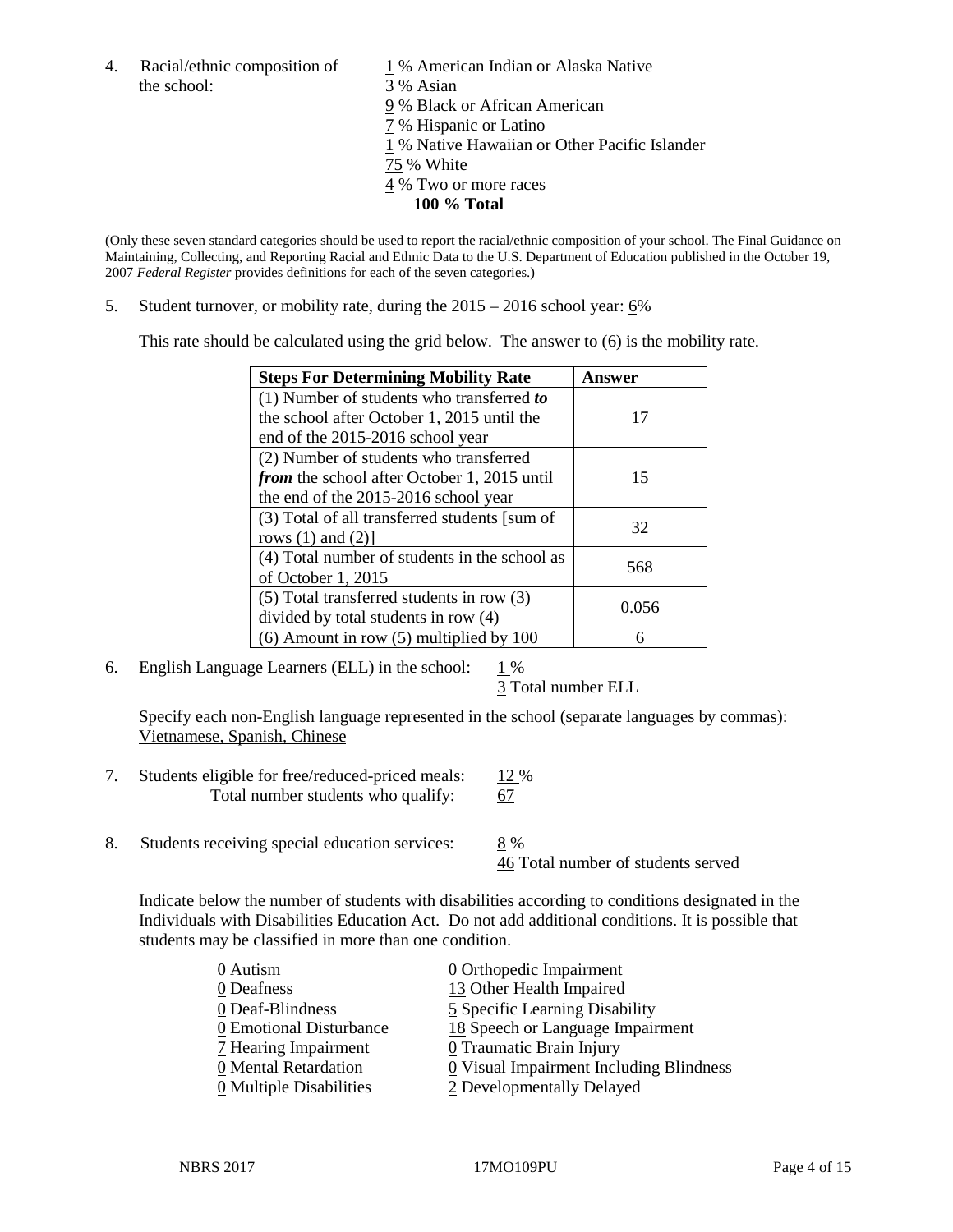- 9. Number of years the principal has been in her/his position at this school: 13
- 10. Use Full-Time Equivalents (FTEs), rounded to nearest whole numeral, to indicate the number of school staff in each of the categories below:

|                                        | <b>Number of Staff</b> |  |  |
|----------------------------------------|------------------------|--|--|
| Administrators                         |                        |  |  |
| Classroom teachers including those     |                        |  |  |
| teaching high school specialty         | 25                     |  |  |
| subjects                               |                        |  |  |
| Resource teachers/specialists/coaches  |                        |  |  |
| e.g., reading, math, science, special  | 6                      |  |  |
| education, enrichment, technology,     |                        |  |  |
| art, music, physical education, etc.   |                        |  |  |
| Paraprofessionals under the            |                        |  |  |
| supervision of a licensed professional | ∩                      |  |  |
| supporting single, group, or classroom |                        |  |  |
| students.                              |                        |  |  |
| Student support personnel              |                        |  |  |
| e.g., guidance counselors, behavior    |                        |  |  |
| interventionists, mental/physical      |                        |  |  |
| health service providers,              | 8                      |  |  |
| psychologists, family engagement       |                        |  |  |
| liaisons, career/college attainment    |                        |  |  |
| coaches, etc.                          |                        |  |  |

- 11. Average student-classroom teacher ratio, that is, the number of students in the school divided by the FTE of classroom teachers, e.g., 22:1 22:1
- 12. Show daily student attendance rates. Only high schools need to supply yearly graduation rates.

| <b>Required Information</b> | 2015-2016 | 2014-2015 | 2013-2014 | 2012-2013 |     |
|-----------------------------|-----------|-----------|-----------|-----------|-----|
| Daily student attendance    | 95%       | 95%       | 95%       | 95%       | 95% |
| High school graduation rate | 0%        | 0%        | 0%        | 9%        | 0%  |

#### 13. **For high schools only, that is, schools ending in grade 12 or higher.**

Show percentages to indicate the post-secondary status of students who graduated in Spring 2016.

| <b>Post-Secondary Status</b>                  |    |
|-----------------------------------------------|----|
| Graduating class size                         |    |
| Enrolled in a 4-year college or university    | 0% |
| Enrolled in a community college               | 0% |
| Enrolled in career/technical training program | 0% |
| Found employment                              | 0% |
| Joined the military or other public service   | 0% |
| )ther                                         | 0/ |

14. Indicate whether your school has previously received a National Blue Ribbon Schools award. Yes No X

If yes, select the year in which your school received the award.

15. In a couple of sentences, provide the school's mission or vision statement.

VSE is committed to providing a nurturing, personalized educational environment that maximizes potential, promotes life-long learning, and prepares productive citizens for a diverse, global society.

16. **For public schools only**, if the school is a magnet, charter, or choice school, explain how students are chosen to attend.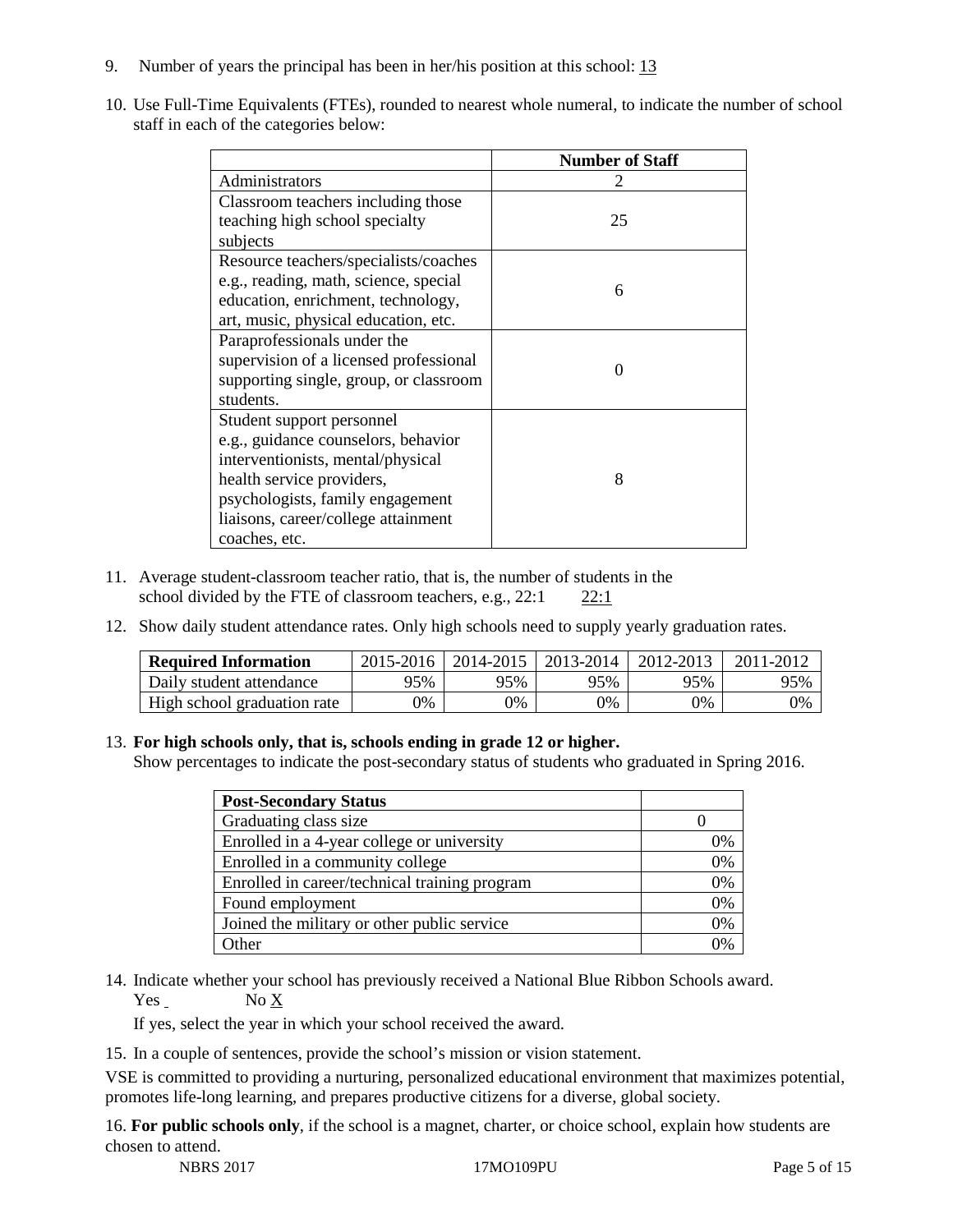# **PART III – SUMMARY**

Voy Spears, Jr. Elementary (VSE) provides comprehensive educational services to students through its talented team of 36 certificated and 10 classified staff members and is one of 13 Blue Springs R-IV School District (BSSD) K-5 schools. The BSSD is located in eastern Jackson County, and as a suburban Kansas City metropolitan public school system, provides quality academic programming to families residing in Blue Springs, Lee's Summit, Independence, and Grain Valley, Missouri. The principle community of Blue Springs is comprised of approximately 57,000 residents. The BSSD maintains a student to teacher ratio of 22:1. Of the total educators, 85.6% hold advanced degrees and have taught an average of 12 years. The BSSD has been recognized by the Missouri Department of Elementary and Secondary Education for Distinction in Academic Performance for 16 consecutive years.

As a close-knit neighborhood school, VSE is student-centered, family-friendly, high performing, parent supported, and houses the BSSD K-5 Deaf and Hard of Hearing program. VSE, which opened in 2002, is named after a former elementary school principal and C.O. administrator, Voy Spears, Jr. Due to strong growth within its attendance boundaries, VSE has experienced facility additions, including classroom space, a multipurpose room, and an artificial turf playground surface. VSE also features a walking/running track, which supports its commitment to community health and wellness.

VSE currently serves a diverse, capable population of 544 K-5 students (e.g., 25% minority, 12% free/reduced Lunch, 8% Special Education, 1% ELL). On paper, VSE seems to have few, if any, student challenges. However, as with most schools that are historically high performing, the most significant obstacle faced is finding ways to increase student achievement, teacher capacity/competency, and stakeholder satisfaction. This task's complexity has resulted in a concerted effort to: 1) place teachers in positions that optimally utilize their strengths and most greatly benefit students, 2) professionally develop all teachers into effective instructors, and 3) ensure the best school environment possible so academic potential and learning experiences are fully maximized and successful. This focus has yielded marked gains over the past three school years in relation to overall school performance.

As a Professional Learning Community (PLC), VSE stakeholders have developed a shared vision of engagement and ownership, two-way/open communication, high achievement/performance expectations, and commitment to school excellence. This has led to a common theme – SFA (Success for All). After looking VSE squarely in the eye, a collective decision was made to throw open classroom doors, confer, and collaborate; speak a common language; and work toward a mutual cause – higher student, teacher, and school attainment.

VSE teachers identified the essential learning skills embedded in the Missouri Learning Standards, mapped out and aligned curriculum horizontally and vertically within and between grade levels, paced instruction, and carefully determined the benchmarks necessary for students to demonstrate mastery. Content across the core subject areas – English/Language Arts (ELA), Math, Science, and Social Studies – was broken down to illustrate how concepts were connected and spiraled. Students' growth and progress are tracked and displayed over time, and constructive dialogue about curriculum, student targets, instructional strategies, and interventions occurs frequently. Staff also work directly with district instructional coaches and nationally recognized content experts to enhance ability level.

As a result of concentrated attention to early literacy, writing process, and reading comprehension, as well as math operations, problem solving, computation, reasoning, and proof skills; adoption of the inquiry-based Project Lead the Way (PLTW) STEM (Science, Technology, Engineering, and Math) alliance initiative; interventions such as before/after-school tutoring and intensive reading supports; and incorporation of social/emotional learning principles (e.g., Zones of Regulation, Positive Behavior Supports, Care Team, BEST, Olweus Bullying Prevention), academic gains have been realized at VSE. High quality, innovative, professional development (PD) and coaching via a train-the-trainer approach are provided, teachers serve on district subject area cadres/committees, and all staff are instilled with the expectation of becoming content experts. VSE also promotes collaboration, pooling of resources, peer observation and pedagogical interaction (e.g., ELA and math labs), daily use of instructional technology, and dynamic partnerships with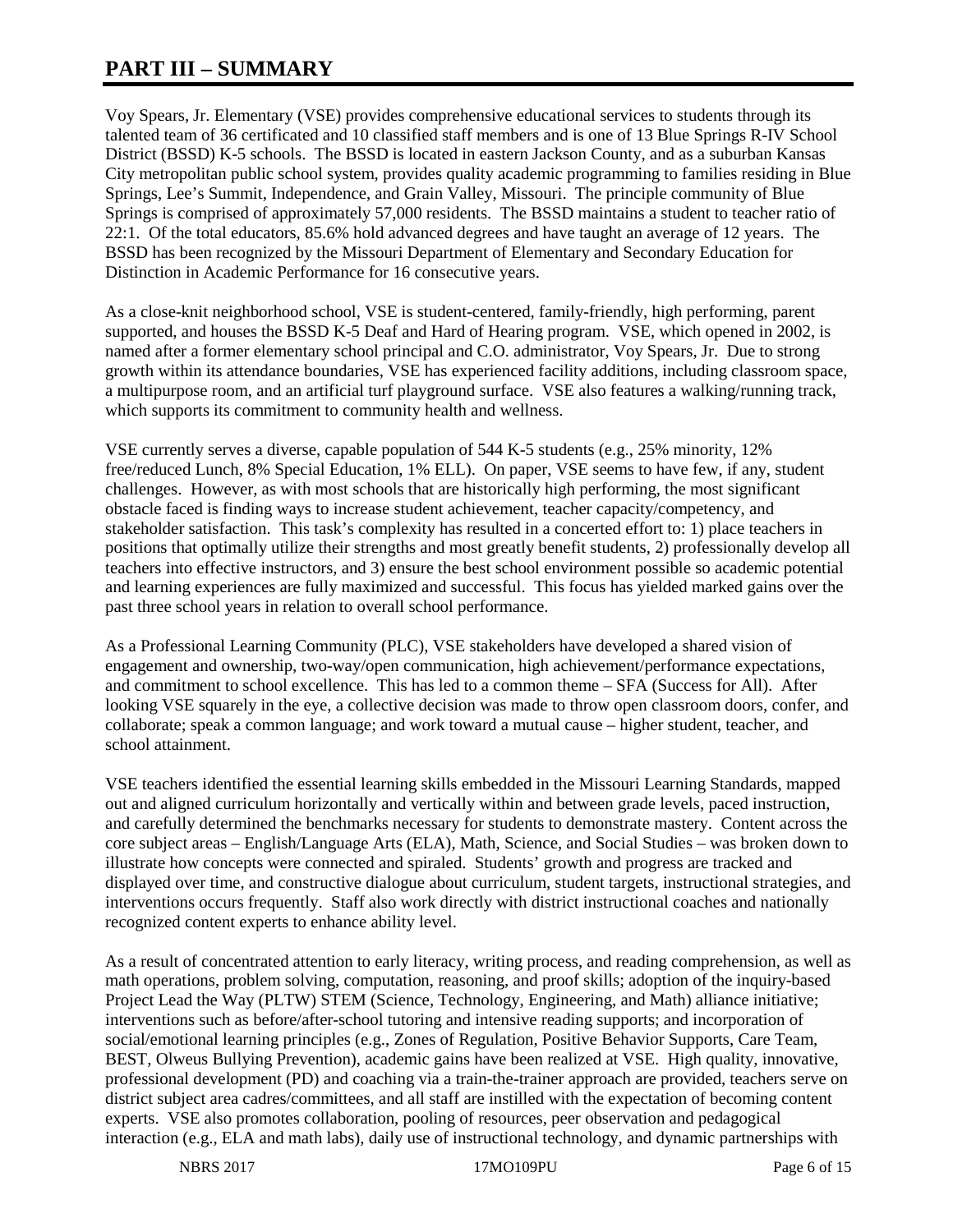contracted, best practices, content experts over time.

VSE has motivated and engaged parents. The PTA unit works tirelessly to enrich the school through curriculum-embedded, cultural arts field trip and assembly experiences (e.g., Arts Partners), family education nights, whole-child health/wellness initiatives (e.g., school walking/running track), recognition events (e.g., Teacher Appreciation and Salute-to-School Week), and fundraising (e.g., student technology, Read-A-Thon Book Nooks). VSE parents also provide individualized (i.e., Difference Makers Mentors) and direct classroom support. Service learning is encouraged as stakeholders openly give back to the surrounding community (e.g., Clean Water Project, K-5 Non-Profit Drives).

In sum total, the VSE school improvement approach is corroborated by research, is data and evidence substantiated, and has been implemented logically, sequentially, and with an eye toward inquiry/ projectbased learning. For these reasons, the future is a bright one indeed for VSE students and staff.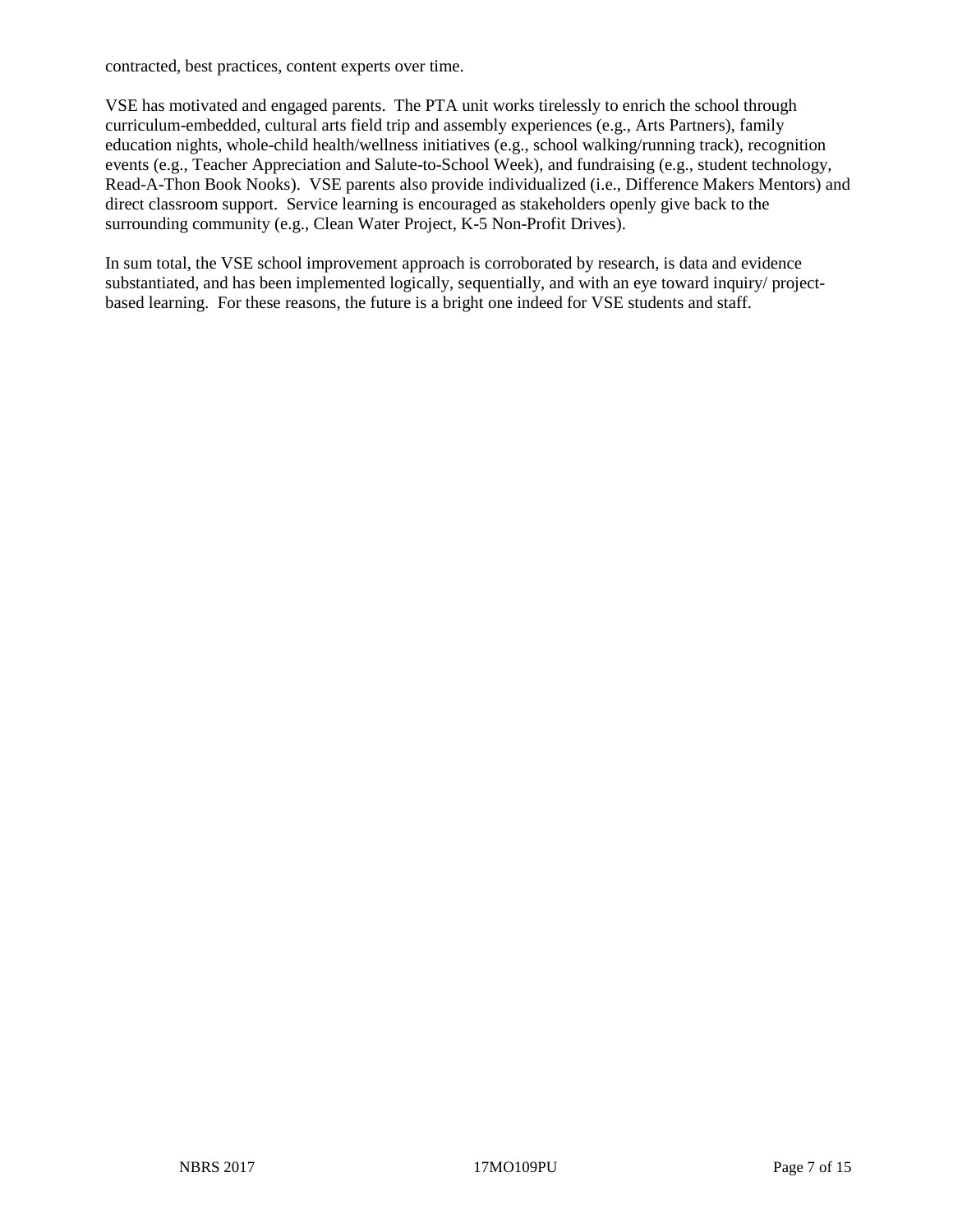# **1. Core Curriculum:**

From the first day of kindergarten to the last day of fifth grade, VSE prepares students to be top performers. Key features interwoven into the school's fabric include standards-addressed and aligned curriculum; high quality professional development (PD); effective classroom organization and grouping patterns; targeted pre-, mid-, and post-assessments to inform and guide practice; inquiry/project-based learning; motivational techniques; current technology; and multi-faceted data analysis processes.

The K-2 reading and ELA framework is distinct and focused, follows a paced, aligned progression, and encompasses a balanced literacy approach (e.g., phonemic awareness, phonics, alphabetic principle, fluency, enriched vocabulary) that turns print into meaning and creates capable, strategic, and joyful readers. In grades 3-5, emphasis is placed on comprehension and extending skills to develop confidence and competency through increasingly complex, sophisticated text. Reading naturally becomes more transformational and metacognitive as students navigate how to make sense of different genres.

From a teacher's perspective, foundational and independent literacy strategies are acquired and perfected through PD, direct instructional coach and educational consultant support, innovative, evidence-based programming and practices, and use of district designed common assessments. Key components are: Pathways to Reading (Terry Clinefelter), Writers' Workshop (Matt Glover, Katherine Bomer), Readers' Workshop (Ellin Keene, Deborah Miller, Tim Rasinski), the SRI (Scholastic Reading Inventory), data teaming, and ELA lab school implementation to effectively establish, practice, refine, model, and share new learning. Enrichment and remediation methodology are available and implemented at all grade levels across the Response to Intervention (RtI) model continuum.

BSSD math curriculum is standards-aligned and concentrates on the "big ideas" and skills necessary to master rigorous content (e.g., numeration, operations, relationships, concrete and abstract representation). VSE teachers differentiate instruction, identify student needs through incorporation of centers and flexible grouping, and write grants to provide innovative opportunities for in-depth exploration. K-5 students see the connections between prior and future learning and develop a sound understanding of concept structure and interrelationships through coherent, spiraled, "chunked" units of study. Clustering provides a global view as grade- and cross-level teachers discuss, investigate, and personalize student learning so no one falls behind. Represented in strands, the big ideas also act as a "lens" for making instructional decisions about lesson emphasis; identifying intended targets; looking at students' critical thinking/problem-solving strategies; collecting data for anecdotal records, including assessment-related; providing meaningful feedback; determining next steps; and communicating growth and progress. Specific approaches used to achieve success include: Math Workshop (math stations, manipulatives), instructional technology, off-hour tutoring, Math Lab implementation, district instructional coach support, direct contact with content experts (Greg Tang), student-facilitated data and progression tracking, district-aligned common assessments, Go Math, and Reflex Math.

The BSSD strongly believes that students' attitudes and orientations toward science are formed in the elementary grades. Science curriculum is standards-aligned and inquiry-focused, with emphasis placed on conceptual understanding rather than just facts, integration occurring across the core subjects, and contemporary technology being incorporated to enhance instruction. High quality PD, involvement in Federal grant-funded outreach endeavors (e.g., Science Matters ecosystems study and video production project), partnerships with science associated agencies/organizations/community-based service learning projects (e.g., KC Zoo-mobile, Lee's Summit municipality water quality), and embedded field trips (e.g., KC Zoo, local nature reserves) strengthens teachers' confidence and applied/real-world knowledge; adoption of the PLTW STEM instructional approach facilitates hands-on experimentation, investigation, research, problem-solving, and innovation; and direct, on-going contact and support from content experts and district instructional coaches helps refine skill level and pedagogy.

The four social studies disciplines – history, geography, government/civics engagement, and economics –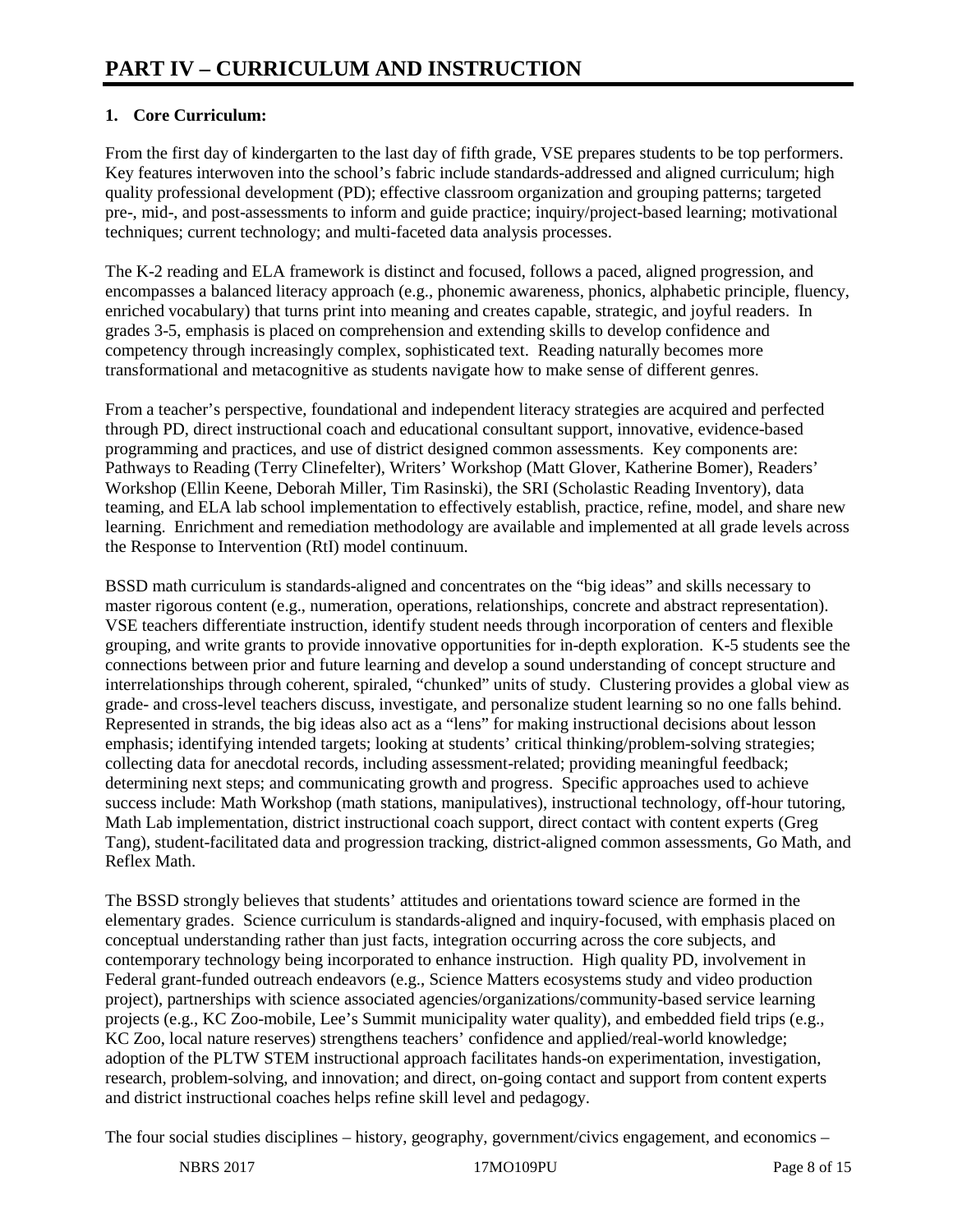are interwoven across subject areas and provide VSE students a critical foundational framework for lifelong, informed involvement as citizens of a free, democratic society. Content is meaningful, integrative, differentiated, value-based, and challenging. Methodology and context are coherent, comprehensive, and technology-infused; range from self, family, and community to city, state, and nation; require problemsolving/critical thought; and encompass topics such as information literacy and safety, socio-emotional development, and interpersonal interactions. Leadership, responsibility, and caring for the common good are promoted through opportunities such as the Student Council, daily announcements/pledge, flag duty, buddy mentoring, BEST character reinforcement stickers, classroom/ school jobs, and service learning projects (e.g., Clean Water), and special activities enrich the K-5 social studies experience (e.g., DARE, Famous Missourian Wax Museum, School of Economics).

# **2. Other Curriculum Areas:**

A full-time music teacher provides weekly instruction to VSE K-5 students in a dedicated room via engaging, creative, and imaginative content; a wide variety of instruments; and modern technology equipment/applications (e.g., Quaver curriculum, Smartboard). PD is on-going, occurs through conferences/conventions/workshops/in-school or off-site seminars, and offered by local artists or peers. Music concepts are connected and piggy-backed with regular classroom topics and core content using crosscurricular collaboration and integration. Instruction requires demonstration (e.g., singing, dancing, playing instruments), incorporates cooperative learning strategies, and features games, improvisation, and composition. Grade level presentations happen at monthly PTA general sessions to immerse parents in subject matter and showcase student skill mastery (e.g., solos, speaking parts); the choral Music Club meets weekly outside the regular instructional day and performs at school and community venues (e.g., Mayor's Christmas Tree Lighting Ceremony), partner projects are conducted between elementary and middle school music educators (e.g., annual 5th Grade "Singfest"), and all K-5 students attend Arts Partners presentations conducted by KC area elite performance groups (e.g., KinderKonzert, Nutcracker, Theatre for Young America, Paul Mesner Puppets).

K-5 arts instruction reflects a similar setting, cross-curricular delivery model, PD, curriculum format, and technology support configuration. Art forms and history, famous artists, book illustration/ production techniques, and world culture are addressed. Visual Thinking Strategies (VTS) have been implemented to help students express themselves creatively. Artwork is displayed in classrooms, school hallways, local retail/business centers and offices, and City Hall; used as decorations for civic and recognition events (e.g., Mayor's Prayer Breakfast, Board of Education Appreciation Day, Teacher of the Year); and entered into various fairs and contests (e.g., Reflections Showcase).

Physical education (P.E.) mirrors music and art and is core curriculum aligned. VSE K-5 students are equipped with the fundamental skills, attitudes, behaviors, and understanding of fitness, healthy habits/general wellness (e.g., exercise, sleep, hygiene, staying drug free), and nutrition (e.g., eating right) to ensure effective decision-making, lifelong engagement, and enjoyment (i.e., "Involvement by everyone, not just athletes!"). Emphasis is placed on active participation, anatomy, physiology, motion, movement, body systems, safe practices, good sportsmanship/fair play, positive lifestyle development, and successful interactions with peers in team and competitive settings. Beyond classroom instruction, P.E. programming features clubs (e.g., Walking/Running), awards (President's Physical Fitness, Jump Rope for Heart), swim safety (Swim 2 Success project), and an all-school field day.

VSE classroom and Library Media Center (LMC) staff plan and teach together (e.g., inquiry-/project-/ research-based assignments). LMC curriculum features sequential standards, concepts, indicators, activities, and assessments (e.g., Internet safety, digital citizenship). A Library Media Specialist (LMS) helps K-5 students build core content skills; access, evaluate, interpret, and apply information from print and non-print materials; effectively navigate technology and software applications; and meet expected academic outcomes. During weekly LMC visits, students have story-time and learn how to locate and checkout lexileleveled books, use reference materials/resources, cite sources, and conduct research. Students can also purchase quality literature during periodic book fairs.

NBRS 2017 **17MO109PU** Page 9 of 15 A full-time counselor sees students individually and collectively, makes classroom presentations, operates as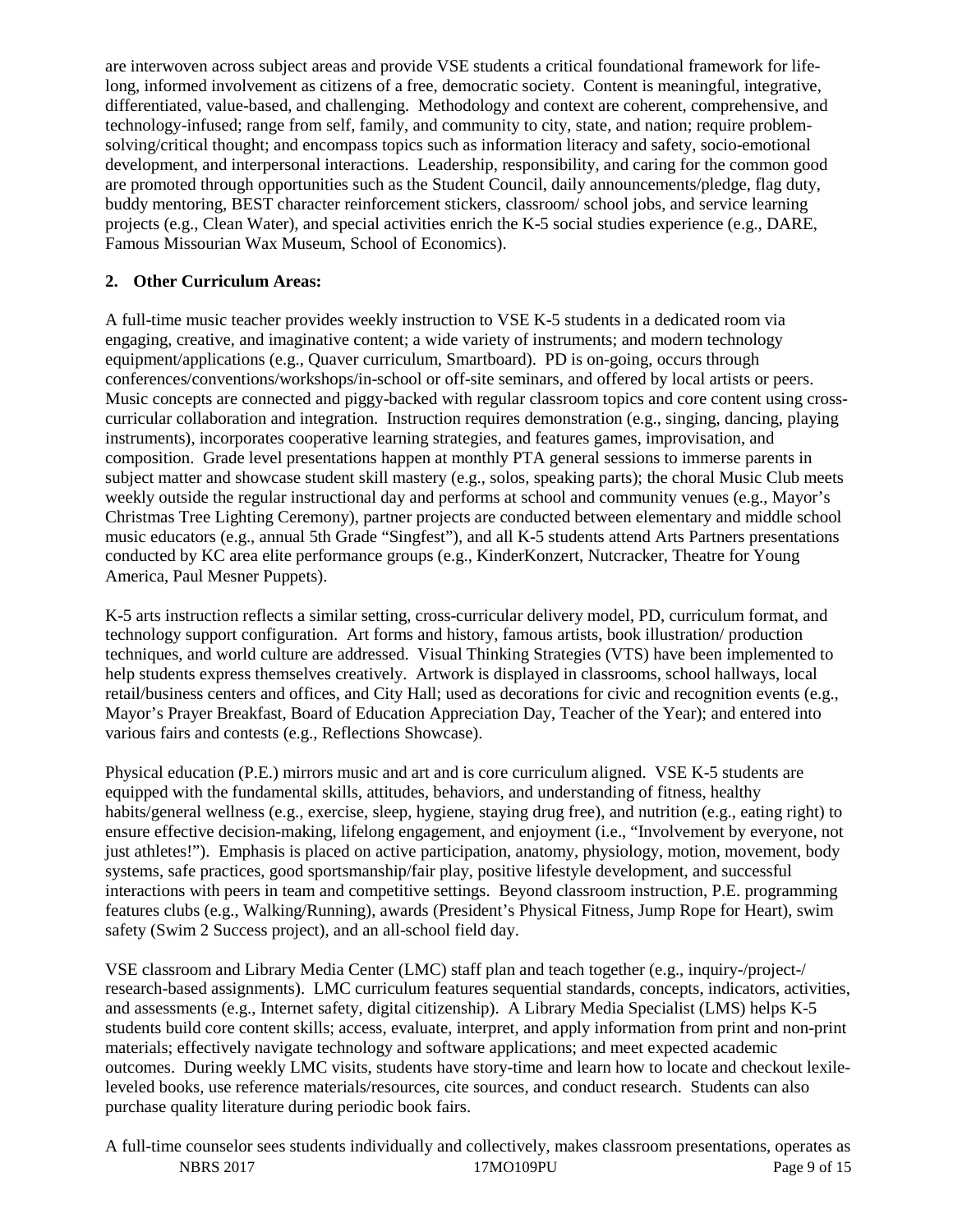a family resource, and arranges district social worker support as needed. Concepts include group dynamics, making friends, stranger danger, body safety, school adjustment, study skills, resiliency, behavior management, problem solving, and college/career readiness.

Exceptional education spectrum services are individualized, RtI tiered, and differentiated. Rigorous gifted education programming is provided to qualifying students one day per week and is ability grouped with grade level peers. Special education and Section 504 programming is inclusionary, least restrictive, mainstreamed, and closely aligned with traditional classroom instruction. Sign-language was taught to staff and students as a result of VSE housing the BSSD K-5 Deaf and Hard of Hearing program.

Technology permeates VSE K-5 classrooms. Computers are mobile (Yoga carts), wireless, Internetconnected, and used for instruction and assessment. Information is posted on the VSE website and shared via teacher webpages, social media, and mass communication formats (e.g., School Messenger, Parent Portal). Smart/White boards have touch screen functionality so teachers can illustrate key points and project/display visual images to improve learning (e.g., virtual field trips, Skype). In addition, online study tools are used to introduce, teach, and reinforce concepts, and learn from home (e.g., Go/Reflex/Greg Tang Math, Newsela, Waggle, Read Works, Brainpop, Reading A-Z, RAZ Kids).

#### **3. Instructional Methods, Interventions, and Assessments:**

VSE staff provide an inclusive, personalized, inquiry/project-based, cross-curricular, data-validated, K-5 school experience through effective integration of strategies such as scaffolding, shaping, connecting to prior knowledge, motivating, constructive feedback, and skill practicing. A variety of methods and tools are used to evaluate, measure, document, and report upon readiness, growth, skill acquisition, and/or students' educational needs. Just as lessons have different functions, performance results illustrate specific elements of learning such as depth of knowledge and/or the ability to comprehend and analyze concepts. Teachers, special educators, guidance staff, administrators, parents, and, when applicable, students and social workers, work together to establish collective understanding about the relationship between instruction, proficiency, and school success. Feedback specific to individual learning is provided frequently, and students selfanalyze achievement respective to their predetermined goals. As with all BSSD schools, VSE routinely reports on academic progress to parents, appropriate cabinet level members, the Board of Education, and the greater community.

K-5 instruction is explicit, differentiated, and becomes more rigorous as students transition from the primary to intermediate level (e.g., Pathways, PLTW). The workshop model is used for core content instruction, and technology reinforces, enhances, and personalizes concept interactions. Various grouping configurations, participation approaches, and delivery formats are incorporated into classroom practice, including cooperative learning (e.g., pair-share, small groups, mini lessons, work stations). To build deeper understanding, students across ability and grade levels conduct authentic conversations about key concepts and track their own performance. Teachers act as learning facilitators and collect, monitor, and share student progress data horizontally and vertically.

Off-school hours tutoring is voluntary and invitational, and based on multiple, identifiable at-risk factors such as classroom performance, SRI and MAP (Missouri Assessment Program) scores, and teacher observation. Flex time is built into the daily schedule for focused instruction several times per school week. Higher order learning and instructional intervention strategies, including self-questioning, constructing mental representations, and peer review and feedback, are typically incorporated into the learning process to help students grasp, connect, and reflect upon concepts.

Through a collaborative, multi-disciplinary, problem-solving "Care Team" framework, members (e.g., counselor; minimum of one primary, intermediate, and special educator; support classroom specialist; principal) help classroom teachers with determining the nature, severity, and root cause of students' academic, social, or emotional challenges. Key factors such as attendance, discipline, health/medical background, skill level attainment, environmental conditions, and assessment results (e.g., informal and miscue inventories, curriculum-based measures, criterion-referenced and standardized diagnostic achievement tests) are taken into consideration, with the information being used to identify strengths and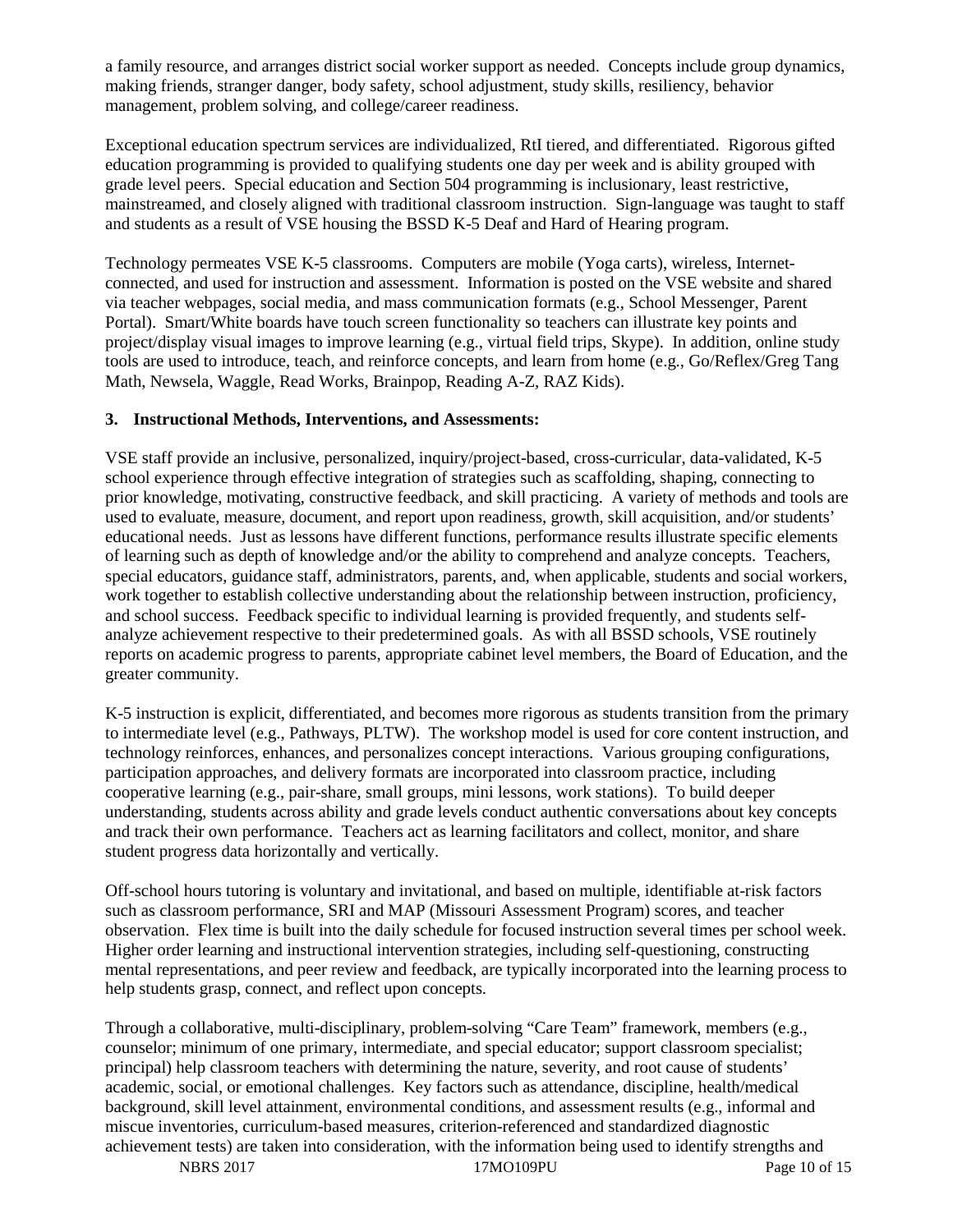deficits and craft an action plan involving specific intervention and/or enrichment strategies for implementation. The Care Team process also entails systematic observation, progress monitoring over time, data collection from a variety of sources, outcomes evaluation (i.e., RtI and PBS methodology), district social worker assistance, and visually illustrating student results to verify growth and/or whether or not pertinent strategies were appropriately targeted and applied.

VSE's comprehensive assessment plan allows teachers to fully address the distinct learning needs, interests, aspirations, and/or cultural backgrounds of all K-5 students. Pre-assessments establish a baseline for gauging progress; interim formative assessments (e.g., Pathways, SRI, Dynamic Inventory of Basic Early Literacy Skills/DIBELS, Go Math, Reflex Math, A-Z fluency passages) yield in-process feedback and facilitate necessary adjustments; summative assessments denote end of instructional period achievement; placement assessments (e.g., reading/math groups, honors track placement tests) match students with specific, tiered experiences that address distinct needs; screening assessments (kindergarten entrance, special education) identify developmental readiness levels and/or if more concentrated services are required; authentic assessments (e.g., art/music/P.E. skills) delineate mastery of complex tasks via scoring guides, demonstration, or other methods; portfolio assessments (e.g., PLTW lab results, journaling/writing samples, special education) pinpoint acquired knowledge and skills over time; district-developed common assessments depict progression, assure consistent and reliable appraisal, compare results across multiple classrooms, schools, and/or learning experiences, and align formatting with annual state achievement testing; high-stakes, standardized assessments (ELA, math, and science MAP tests, Terra Nova) verify whether or not annual school accountability targets were hit and that lessons are taught effectively by capable teachers; and digital/online assessments provide detailed analytics used to personalize learning and modify education programming and experiences, instructional approaches, and academic-support strategies.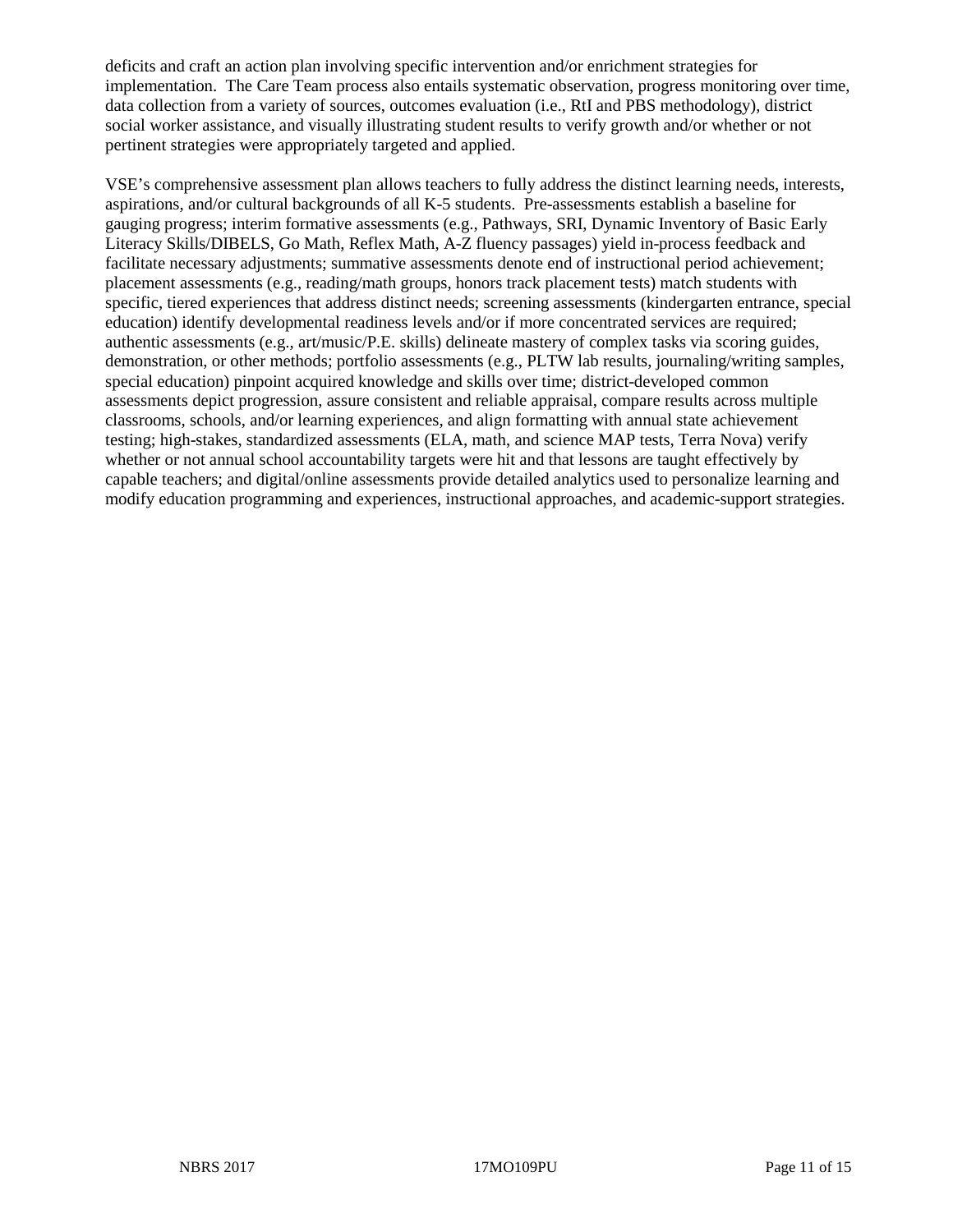## **1. School Climate/Culture:**

VSE staff realize that school climate and culture have a profound impact on achievement and work tirelessly to sustain an environment focused on academic success free of bullying, discrimination, and harassment. Staff also fully appreciate that the quality and character of school life is based on patterns of stakeholders' experiences and reflects norms, goals, values, interpersonal relationships, teaching and learning practices, and organizational structures.

Climate and culture have been impacted in numerous ways, including achievement (e.g., student/teacher/classroom/school recognition); health, wellness, and personal safety (e.g., Olweus bully prevention program, DARE, Safe Crisis Management de-escalation techniques); governance (e.g., Leadership Team, Student Council); relationship building (e.g., Buddy Program, Difference Makers mentors); diversity (e.g., Ruby Payne training); behavior management (e.g., Zones of Regulation, RtI, PBS, BEST incentive tickets); interventions/enrichment (e.g., Care Team, ELA and math tutoring); work showcases (e.g., Music performances, PTA Reflections contest, Art and Writing Fairs); and reinforcement (e.g., notes, phone calls, and emails home; conferences). Furthermore, learning conditions and supports have been purposefully configured to enhance outcomes (e.g., high expectations; self-directed learning and motivation; rigorous classwork; strong bond between staff, students, and families; positive peer interactions; high degree of parent, school partner, and surrounding community engagement).

VSE teachers challenge students to grow academically and socially and hold them accountable for their learning, achievement, motivation, and conduct. To facilitate this objective, VSE adopted the Zones of Regulation cognitive behavior framework to help K-5 students become more aware of and independent in controlling their emotions and impulses and improve their ability to problem solve conflicts. The systematic "Zones" curriculum incorporates fundamental life skills that are taught and practiced along with visual cues that enable students to identify their level of awareness, understand how their behavior impacts those around them, and more appropriately manage their feelings and/or state when trying circumstances are encountered. "Zones" strategies prevent negative actions and the resulting disciplinary consequences assigned when behavioral standards are compromised; thus, allowing students to accept ownership, do something positive about it, and achieve success.

VSE staff are highly respected, a crucial resource, and absolutely essential in creating and sustaining a school environment that is safe, nurturing, elevates student academic achievement, and bolsters positive social and emotional development. For this reason, they are acknowledged in a number of different ways such as PTA appreciation luncheons, periodic school spirit and achievement rallies, and annual school and district teacher and classified employee award ceremonies.

### **2. Engaging Families and Community:**

To ensure engagement and deliver the full gamut of experiences needed for student success, a concerted effort has been made to bring all VSE stakeholders, including families and the greater school community, together in a purposeful partnership. The traditional parent/volunteer involvement at VSE includes, staff, families, community members, and students when applicable, working together to set, plan, and achieve school-related goals, which benefits everyone and makes the relationship truly reciprocal. Promoting and then witnessing strong stakeholder participation in VSE activities has helped validate their importance and resulted in heightened levels of commitment and dedication. This proactive approach has also created practices and procedures that support student's learning both in and outside the classroom; raised expectations; increased interest in and access to student and school-related performance data; fostered dynamic conversations across and between various school groups; and expanded the pool of key decision makers involved in the improvement process. As the perspectives of more stakeholders have been sought and obtained, it has become clearly evident they are valued and play an integral role in providing quality educational opportunities for students and staff (i.e., establishes a direct systemic correlation between their involvement and VSE's continuing success).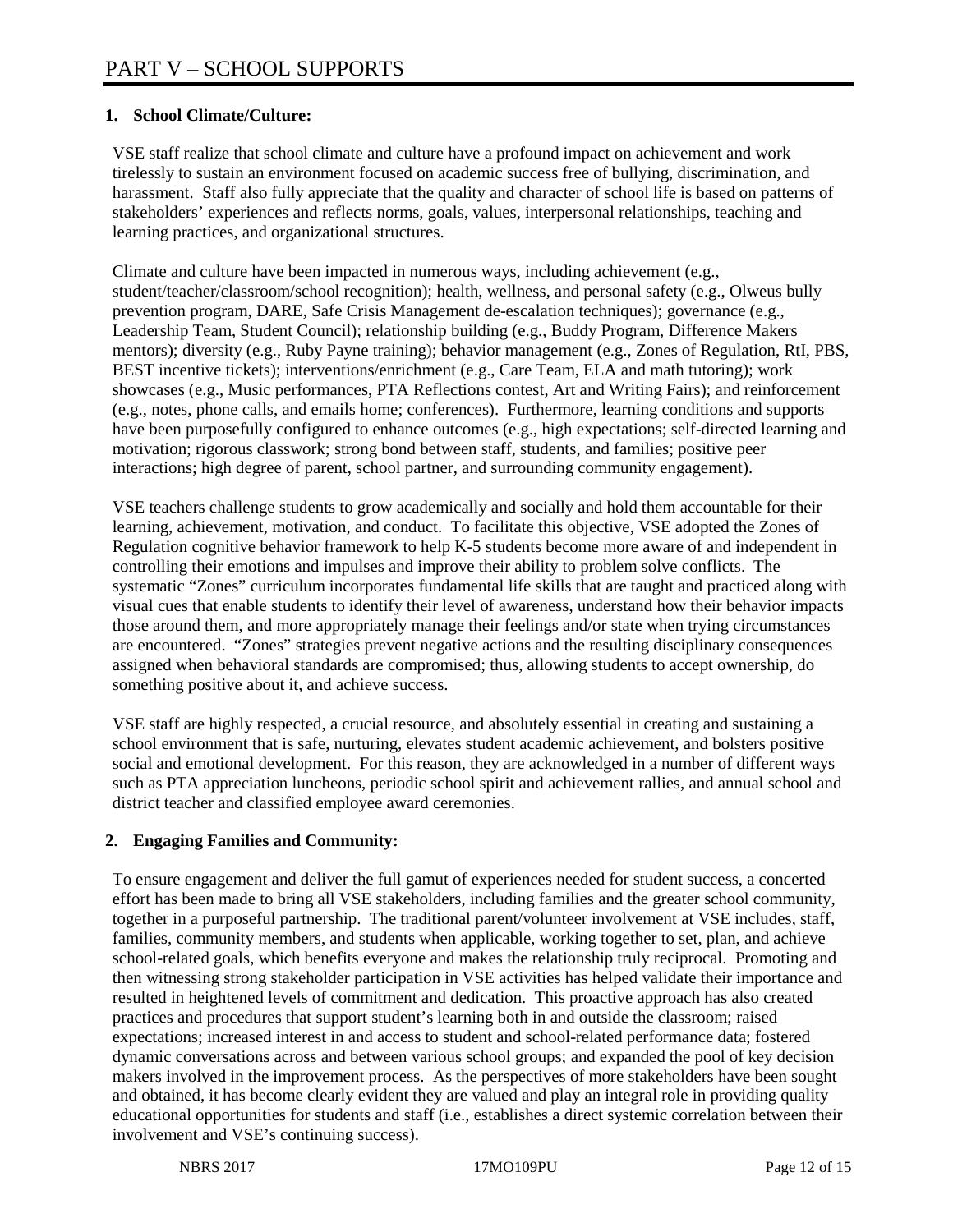VSE stakeholders assist with school, district, and community capacity building and change initiatives by sitting on Boards (e.g., PTA Executive) and advisory committees (e.g., CAC, PTAC), partnering with nonprofit organizations (i.e., to increase awareness, volunteer, raise money); attending forums (e.g., State legislative); and providing survey feedback (e.g., school quality). Parents are kept aware of accreditation and performance requirements (e.g., Missouri Learning Standards; Missouri School Improvement Process), how things are taught and tested (e.g., curriculum, instruction, delivery systems, Missouri Assessment Program); collected, interpreted, and reported data (e.g., performance patterns/trends); system conditions (e.g., resources, facility, environment); and participation opportunities. For diversity and relationshipbuilding purposes, stakeholders engage in meaningful training and interaction to create common understandings about expectations, pending issues, and how to support the school. A sampling of VSE activities includes the Family 5K Run (i.e., to dedicate track); academic, curriculum, and literacy presentations (e.g., Greg Tang Math Night); PTA movie nights; Running and Art Clubs; Choir on Fire, Student Council (e.g., food, funds, and clothing drives); Adopt-A-Family projects; Backpack food program; art fairs; music performances; Good News Club, Read-a-thon, and the School Carnival.

#### **3. Professional Development:**

VSE teachers seek out, share, and act upon new learning to enhance professionalism and benefit students. To ensure that the needs of all K-5 students are being met, a PLC Data Team framework was implemented. As a powerful staff development approach and a potent strategy for driving and heightening performance, PLC Data Teams take into consideration a wide variety of operational and environmental workplace factors so that students and teachers feel supported and validated in their ongoing learning and instructional experiences.

The relationship forged between VSE administrators and teachers is shared and collegial, where all lead, grow professionally, and view themselves as a team player working toward a common goal – a better, more effective school. VSE administrators are also seen as learners who ask questions, investigate, seek solutions, and model the notion of continuous improvement. As leadership is a shared process, VSE teachers are encouraged and empowered to both speak and step up (i.e., accept responsibility; be accountable; show/take initiative; proactively respond to the needs of students, peers, and families).

VSE teachers have established a network of open communication, collegial cooperation, and active support. Professional roles have been expanded, with a greater number of VSE staff members now serving as presenters, coaches, and mentors. Subsequently, confidence, capacity, and capability have grown as implemented, research-based practices have resulted in increased student performance.

Through opportunities for collaborative inquiry and learning, staff develop and disseminate a body of wisdom gleaned from their experiences. Coupled with shared decision-making, new and novel ideas are pragmatically applied to problem solving, and innovative, forward-thinking, technology supported solutions are created to address classroom challenges. Other key aspects of the VSE PLC process are a unified vision and facilitative environmental conditions such as common daily time to plan lessons together, complete peer classroom observations, and offer constructive feedback.

The BSSD delivers high quality, research-based, replicable, and sustainable PD. Educational consultants in core content fields provide information and direct support and help ensure that instructional methods are executed with fidelity (e.g., Matt Glover, Ellin Keene, Debbie Miller, Greg Tang). Other components common to VSE are new teacher induction, mentoring, coaching, monthly staff/team meetings (e.g., Olweus, PBS, instructional leadership), topical studies/book reviews/workshops, diversity training (e.g., Ruby Payne), school and district scheduled collaboration days and instructional coach sessions (e.g., ELA, math, science), content area cadre meetings, horizontal and vertical teaming, and learning lab establishment (e.g., ELA and math).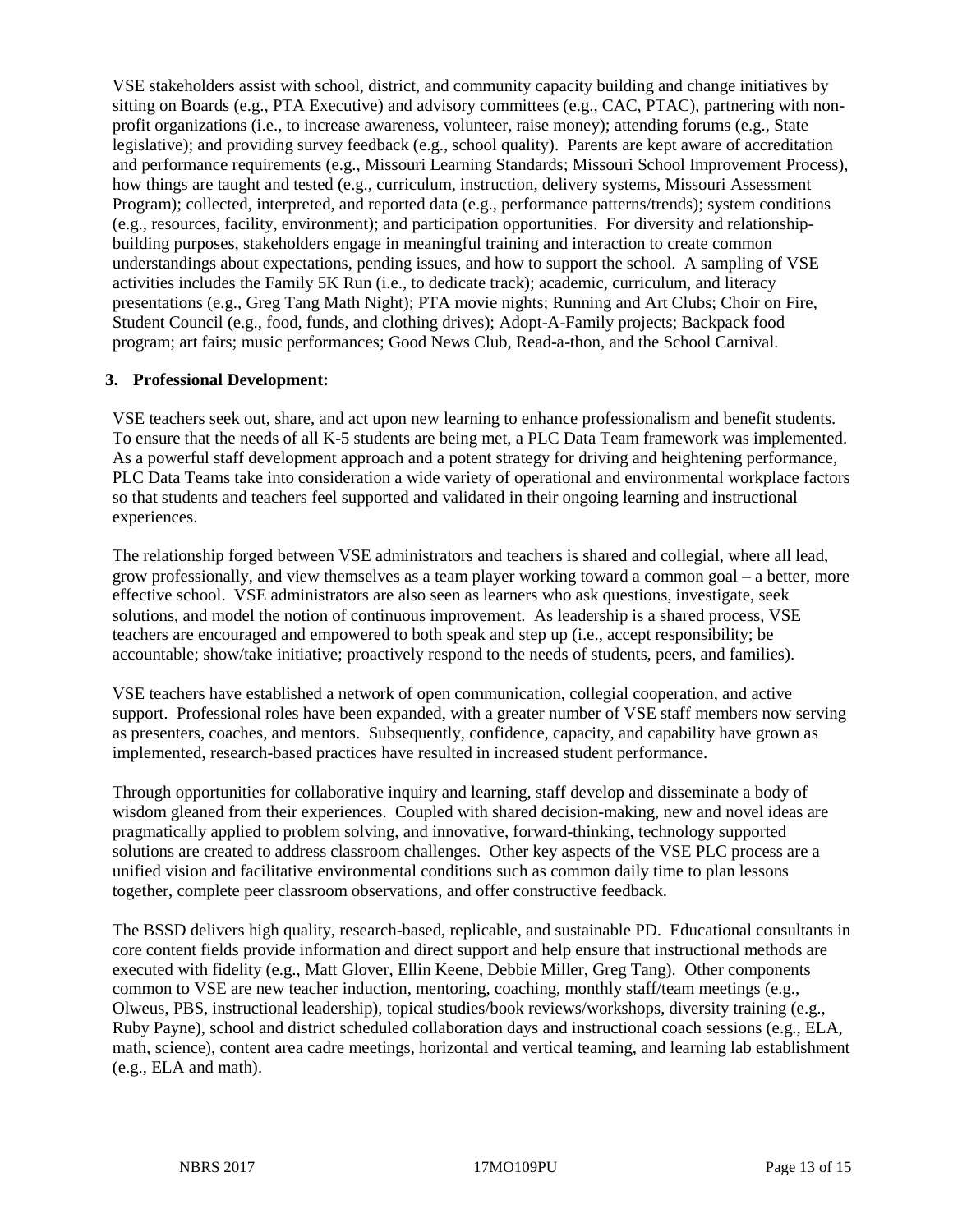#### **4. School Leadership:**

At VSE, school leadership is directly linked to climate, culture, instruction, and performance, and expectations reflect Artisan Teacher (Mike Rutherford) themes in respect to the technical work of teaching (i.e., clear learning goals, congruency, task analysis, diagnosis, overt responses, mid-course corrections), scientific aspects of teaching (i.e., conscious attention, chunking, connection, practice, personal relevance, locale memory, mental models, first time learning, neural downshifting, enriched environments, success, performance feedback), and artistic nature of teaching (i.e., stagecraft, complementary elements, time and timing, personal presence, delight). Key strategies have been adopted (e.g., shared decision-making, strategic planning, PLC leadership teams), and high achievement and quality instruction are viewed as nonnegotiable components of the comprehensive focus. Alignment of school and district priorities, continuous tracking and reporting of benchmarks/data points, and marshalling of all available resources to attain positive outcomes are also strongly emphasized.

VSE educators meet as grade levels, content areas, and vertical teams to identify goals addressing individual and subgroup student population challenges, teacher practice, school improvement needs, and craft action plans. In conjunction with district PD programming, effective instructional models are designated for classroom adoption. High quality PD helps establish a central framework for instructional design, planning, and delivery. Consistent language and vocabulary, uniform use of research-based strategies, and implementation with fidelity are commonly incorporated components. VSE stakeholders collaborate tirelessly to support, realize, publicize, and celebrate goal accomplishment.

The district's annual CSIP (Comprehensive School Improvement Plan) review process designates crucial target areas. Under the direction of VSE's lead principal, the school Leadership Team facilitates formulation of an annual CSIP-aligned SIP (School Improvement Plan), with SIP goals being the top priority pertaining to attention and resources. Additionally, the Leadership Team specifies broader, multiyear enhancement initiatives and objectives to elevate growth and performance.

Progress is monitored continuously by the Leadership Team to ensure relevance and impact, and is the driving force behind stakeholders' actions. Data is regularly examined to determine the extent to which desired targets are met and identify new ones. Discrepancies between goal articulation and realization are analyzed to make necessary, ongoing adjustments. As classroom results are the primary indicator of success, differences between methodology, application, and outcomes trigger a call for correction. The Leadership Team also takes into consideration necessary resources – time, money, personnel, and materials – allocated to accomplish predetermined goals, helps ensure that PD supports the school's mission, and provides the requisite knowledge, skills, and competencies needed for goal attainment.